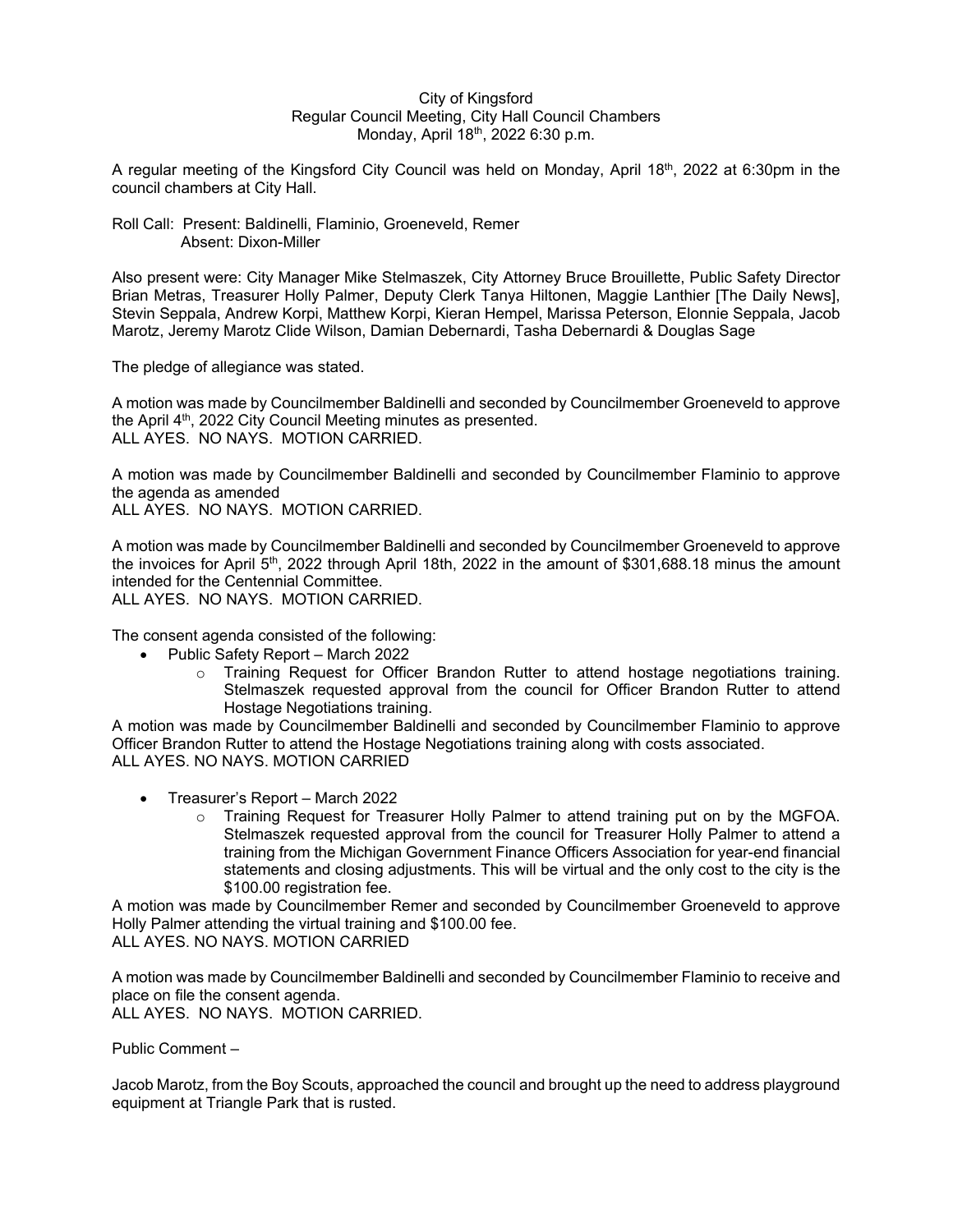City Manager Stelmaszek mentioned the upcoming Centennial Celebration noting that Kingsford has been putting a lot of funding into updating Lodal Park, Ford Park and the pocket park on Olympic St. He stated that he would follow up with Public Works Superintendent to look into the rusted playground equipment at Triangle Park.

Jacob Marotz also mentioned that he would like to see a new department store come to Kingsford to purchase clothes.

City Manager Stelmaszek assured Jacob that Kingsford would welcome any department store that wished to come to Kingsford but no such business has come forward at this time.

**Communications** 

- Charter Communications Channel Line-up change.
- Letter from KHS Senior Class Advisors The city received a letter requesting assistance for their all-night party. Historically the city council has provided \$100.00 towards advertising for this event. Stelmaszek requested that the city council once again approve paying \$100.00 towards advertising for the 2022 KHS Senior Class.

A motion was made by Councilmember Baldinelli and seconded by Councilmember Remer to pay \$100.00 towards advertising for the 2022 KHS Senior Class All-Night Party. ALL AYES. NO NAYS. MOTION CARRIED

 Menominee Range Historical Foundation – A request was received for permission to hold the Fourth of July Parade on Monday, July  $4<sup>th</sup>$ , 2022. A valid Certificate of Liability Insurance was provided and the parade route would remain the same.

A motion was made by Councilmember Groeneveld and seconded by Baldinelli to give permission to the Menominee Range Historical Foundation to hold the Fourth of July Parade on Monday, July 4<sup>th</sup>, 2022. ALL AYES. NO NAYS. MOTION CARRIED.

A motion was made by Councilmember Baldinelli and seconded by Councilmember Remer to receive and place on file the communications.

ALL AYES. NO NAYS. MOTION CARRIED.

The Manager's Report was presented by Stelmaszek.

- Of the (5) Sanitation worker applicants that had applied with CDL licenses. Two were selected and have been sent a conditional offer of employment. Updates will be provided once the two candidates have accepted the offers and passed the process to become a City Employee.
- The City and Breitung Township schools are currently in the process of having the City owned property in our agreement surveyed in order to complete the exchange.
- Councilmember Baldinelli requested to attend the MML U.P. Education Summit in Marquette on May 19th & 20<sup>th</sup>, 2022. Funding is in the budget for this. Stelmaszek requested approval from the Council for Councilmember Baldinelli to attend the training event and for the City to pay for the costs associated with his attendance.

A motion was made by Councilmember Remer and seconded by Councilmember Flaminio to approve the training request for Councilmember Baldinelli along with costs associated.

 $\bullet$  The special meeting to discuss utility rate adjustments for the City Council scheduled April 11<sup>th,</sup> 2022 was postponed to Tuesday, April 26<sup>th</sup>, 2022 at 4:30pm

A motion was made by Councilmember Groeneveld and seconded by Councilmember Baldinelli to receive and place on file the April 18th, 2022 Manager's Report ALL AYES. NO NAYS. MOTION CARRIED.

No Old Business at this time.

New Business

- Consideration for Adoption of Ordinance #292 for Blight
	- $\circ$  Stelmaszek recommended that Ordinance #292 for Blight be adopted as submitted.